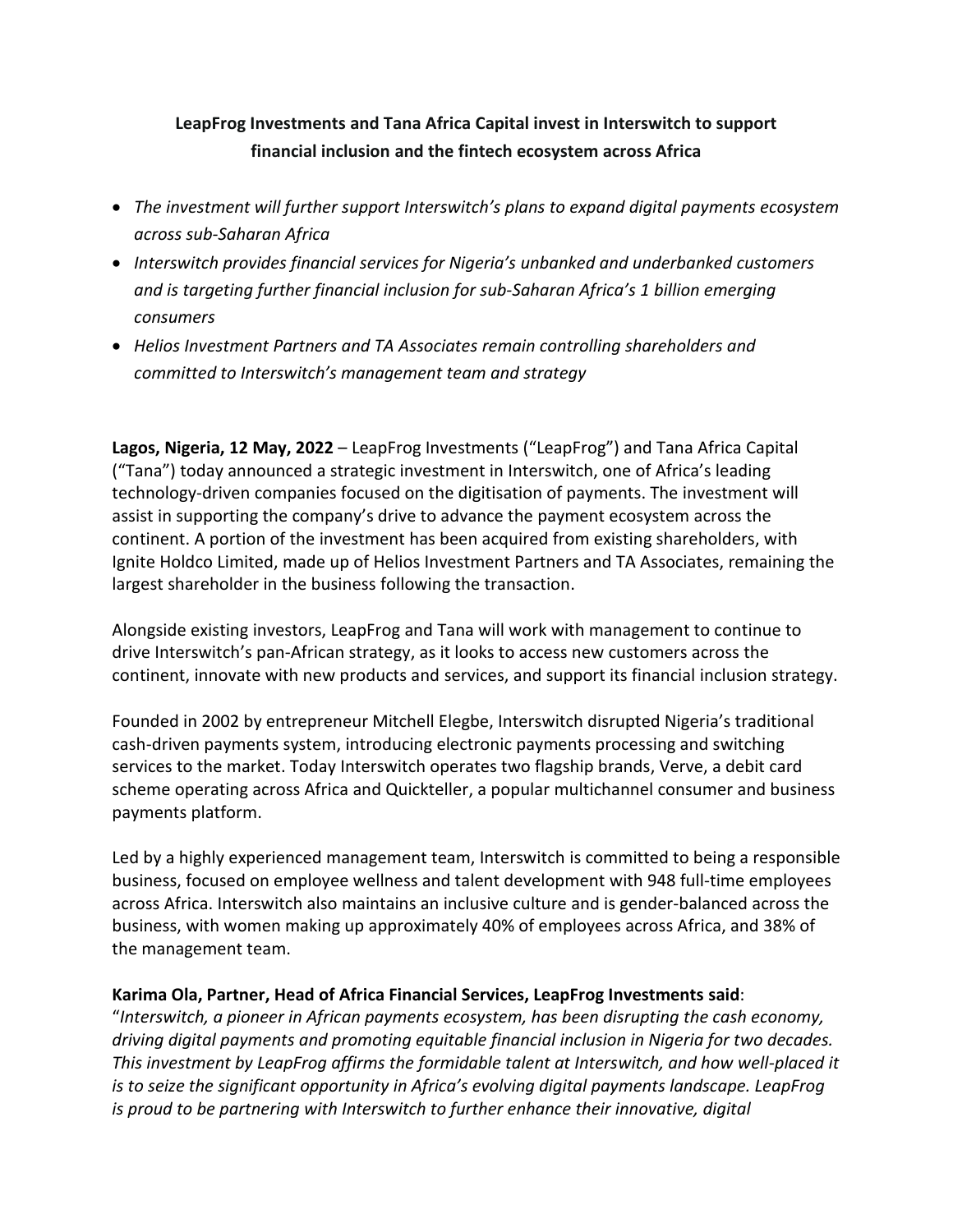*capabilities to deliver sustainable scale, whilst positively impacting the lives of millions of people and businesses across the region.*"

**Mark Tindall, Managing Director and CEO, Tana Africa commented**: "*Interswitch has developed a strong position at the nexus of Nigeria's payments ecosystem, underpinned by an offering which is primed for continued growth*. *The business' evolution is testament to management's track record and tenacity. Alongside LeapFrog, we look forward to supporting Interswitch's next chapter through continued product innovation and growth across the African continent*."

**Mitchell Elegbe, Founder and Group Chief Executive of Interswitch, stated**: "*We are excited to welcome LeapFrog and Tana on board, as we continue our work to advance the future of the African payments landscape. The evolution of fintech in Nigeria and the broader sub-Saharan region has been driven by the need to solve challenges and barriers that exist within the traditional financial system*. *Interswitch was born from the need to develop solutions that match the unique needs of local customers and merchants*."

#### **ENDS**

#### **Notes to editors:**

#### **About Interswitch**

Interswitch is a leading technology-driven company focused on the digitization of payments in Nigeria and other countries in Africa. Founded in 2002, Interswitch disrupted the traditional cash-based payments value chain in Nigeria by supporting the introduction of electronic payments processing and switching services.

Today, Interswitch is a leading player with critical mass in Nigeria's developing financial ecosystem and is active across the payments value chain, providing a full suite of omni-channel payment solutions. Interswitch's vision is that of a prosperous Africa, driven by a seamless exchange of value and commerce and its mission is to create technology solutions that connect and empower individuals, businesses, and communities. Interswitch's broad network and robust payments platform have been instrumental to the development of the Nigerian payments ecosystem and provide Interswitch with the infrastructure to expand across Africa.

Learn more at: [www.interswitchgroup.com](http://www.interswitchgroup.com/)

### **About LeapFrog Investments**

LeapFrog invests in exceptional businesses in Africa and Asia, partnering with their leaders to achieve leaps of growth, profitability, and impact. Founded in 2007, LeapFrog's portfolio companies now reach 342 million people across 30 countries with healthcare or financial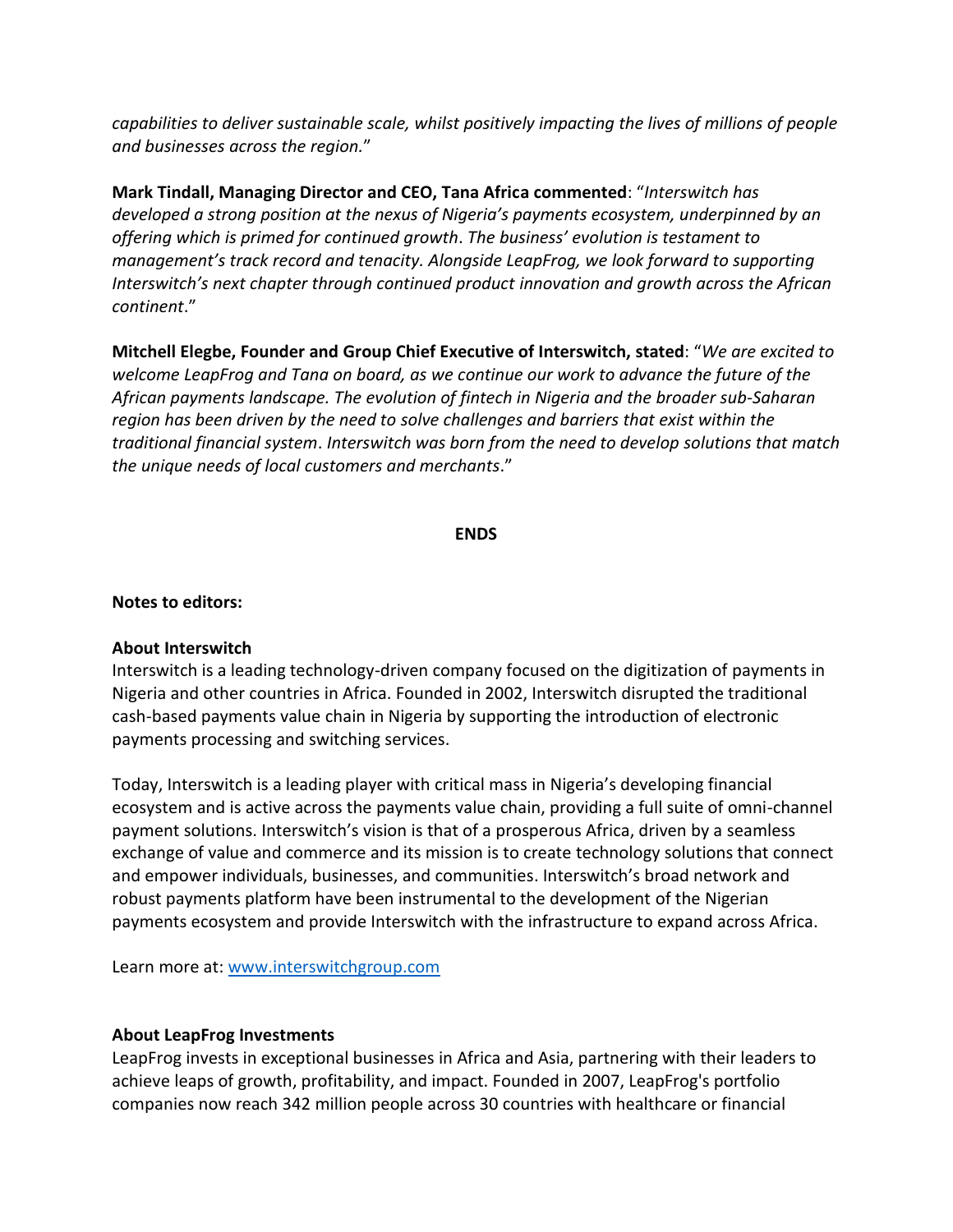services. LeapFrog portfolio companies have also grown on average at 27 per cent annually from the time of investment. They now provide jobs and livelihoods to 160,000 people. Inspired by LeapFrog's strategy of Profit with Purpose, LeapFrog has raised over US\$2bn from global institutional investors, including US\$500m recently committed by Temasek to LeapFrog and its future funds. LeapFrog was ranked by Fortune as one of the top five Companies to Change the World, alongside Apple and Novartis, the first private investment firm ever listed.

For more information, go to: [www.leapfroginvest.com.](http://www.leapfroginvest.com/)

### **About Tana Africa Capital**

Tana Africa Capital is an Africa-focused investment company with US\$650 million of capital raised since inception. Tana is owned by the Oppenheimer Family and Temasek Holdings. Since its inception in 2011, Tana has invested in a portfolio spanning the FMCG, retail, education, healthcare, and agribusiness sectors with operations in more than 20 countries across the African continent. Tana is advised by a team of 11 investment professionals from offices in Johannesburg, South Africa and Abidjan, Ivory Coast.

For more information, go to: [www.tana-africa.com.](http://www.tana-africa.com/)

#### **About Helios Investments Partners**

Established in 2004, Helios Investment Partners is the largest Africa-focused private investment firm, with a record that spans creating start-ups to providing expanding companies with growth capital and expertise. The firm is led and managed by a predominantly African team based in London, Paris, Lagos and Nairobi, with the language skills and cultural affinity to engage with local entrepreneurs, managers and intermediaries on the continent. Helios leverages its local and global networks to create attractive proprietary investment opportunities, with an emphasis on building market leaders in core economic sectors and driving performance through a highly engaged approach to portfolio operations. The firm's unique combination of a deep knowledge of the African operating environment, a singular commitment to the region and a proven capability to manage complexity, is reflected in its diverse portfolio of growing, market-leading businesses and its position as a partner of choice in Africa. Helios is the largest emerging markets-focused private equity firm, and second mainstream private equity firm globally, to receive B Corp certification. B Corp status recognizes the firm's long-standing commitment to sustainability and responsible business practices.

For more information, go to: [www.heliosinvestment.com.](http://www.heliosinvestment.com/)

### **About TA Associates**

TA is a leading global growth private equity firm. Focused on targeted sectors within five industries – technology, healthcare, financial services, consumer, and business services – the firm invests in profitable, growing companies with opportunities for sustained growth and has